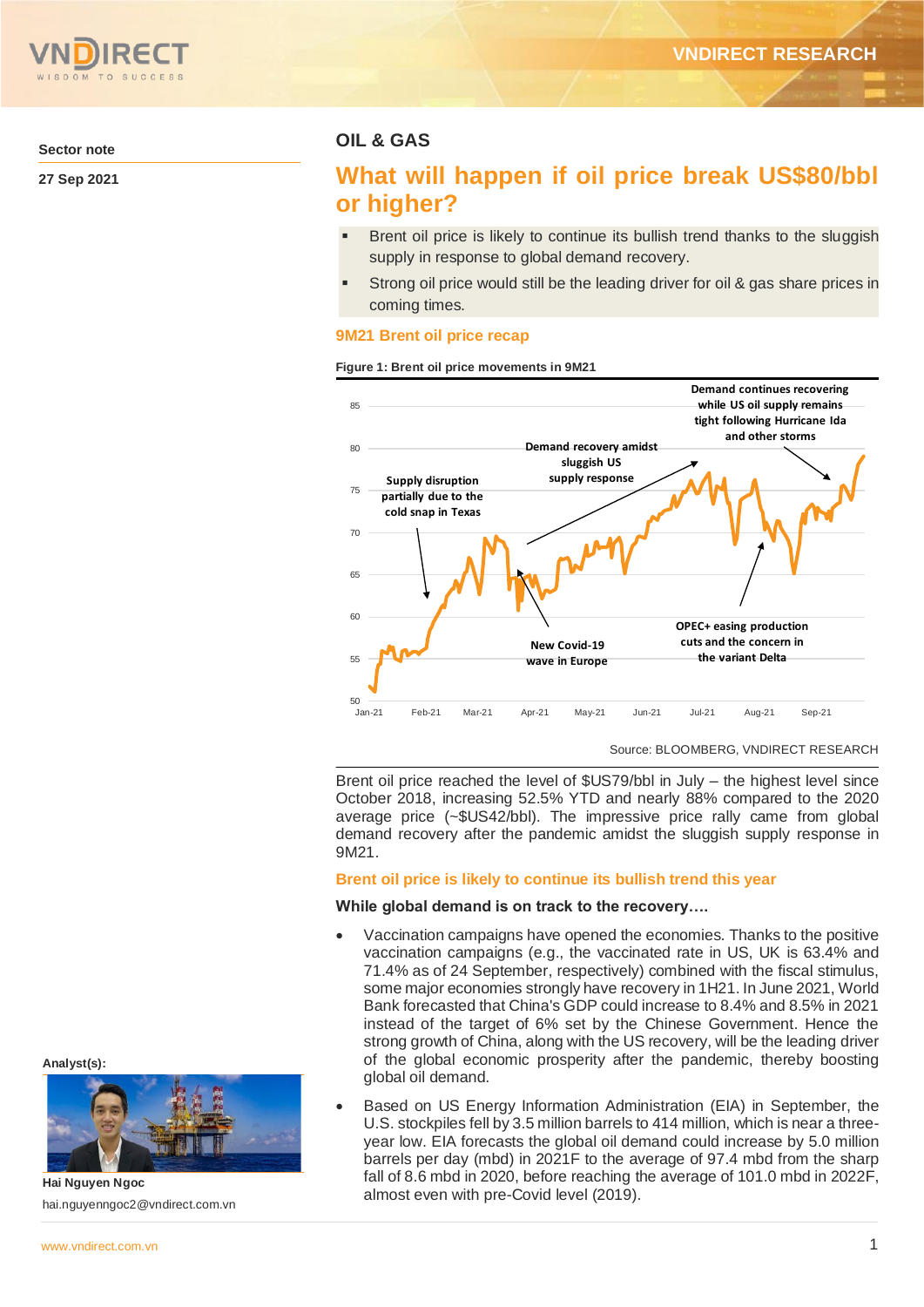

• Currently, in the context of natural gas in short supply leading to the soaring gas prices, there would be more focus on crude oil as one of the only viable alternatives. We expect this would be potential bullish catalyst for the oil market this winter, larger than the downside risk to global oil demand from another Delta-like Covid wave. The US investment bank Goldman Sachs has predicted that Brent could reach US\$90/bbl if the weather in the northern hemisphere turns out to be colder than normal this winter, which is a US\$10/bbl more than its current forecast.

#### **Figure 2: Supply - Demand Balance (mdb). EIA forecasts the global oil demand to reach the pre-covid level of 100mbd by the end of 2021**



### **… The supply seems to be still tightened due to OPEC+ conservative in raising productions and the slow recovery of the US oil industry.**

Despite the strong recovery in global demand, OPEC+ is still conservative in raising outputs. On 18 Jul, OPEC+ decided to gradually increase overall crude production by 400k barrels per day on monthly basis starting from Aug to Dec 2021, ramping up output by 2 mbd in total by the end of this year. Additionally, the deal also gives that the supply management pact is extended from Apr 2022 to end-2022. This agreement shows that a moderate increase in production would keep the market in supply deficit in the coming months. Meanwhile, despite increasing production following the agreement, OPEC's oil production was still at ~10% below the total quota applicable to the 10 members in August due to lack of investment or delayed maintenance during the pandemic.





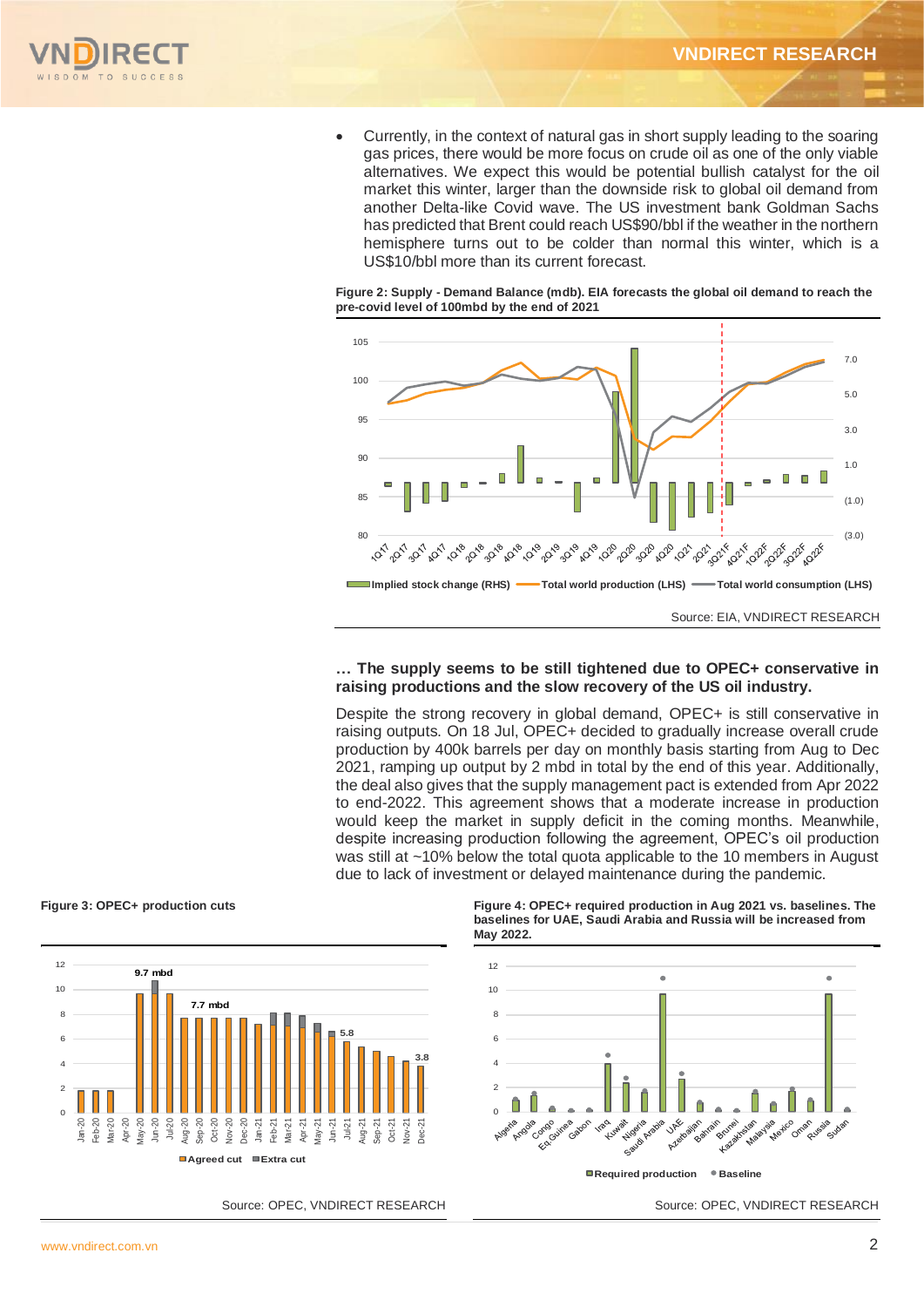

The US oil production has been sluggish in response to price rally. According to Baker Hughes, the number of oil operating rigs in the U.S. is 521 in September 2021, increasing doubled from the trough in Aug 2020 (244 rigs) but only equal to 55% of the average level in 2019 (around 943 rigs). Consequently, the US oil production has been lacked direction in response to the global oil demand recovery. Beside some issues related to the weather like the cold blast in February or Hurricane Ida in September, we see that one of the main reasons comes from the new policy of US President Joe Biden in constraining the US oil industry, reducing the uses of fossil fuels to cope with climate change. In September, EIA estimates the US oil production to reach 11.1 mbd in 2021F (~10% lower than the pre-Covid level) and 11.7 mbd in 2022F. Hence, we believe supplies would not rise fast enough to keep pace with the predicted demand recovery, creating the shortage gap that could support for the oil price in coming times.

For the supply risk, we consider US-Iran nuclear talks as the major risk as this could lead to the return of Iranian exporter with the additional capacity up to ~2.1 mbd.



**Figure 5: The US oil production is slowly recovering Figure 6: The US rig count is lacked direction in response to the strong oil price rally in 2021**



## **How will listed O&G stock trail the footprint of oil prices?**



*(\*) Jan-16: oil price was at the previous cycle's trough after falling from the level of US\$100/bbl in 2014*  Source: BLOOMBERG, VNDIRECT RESEARCH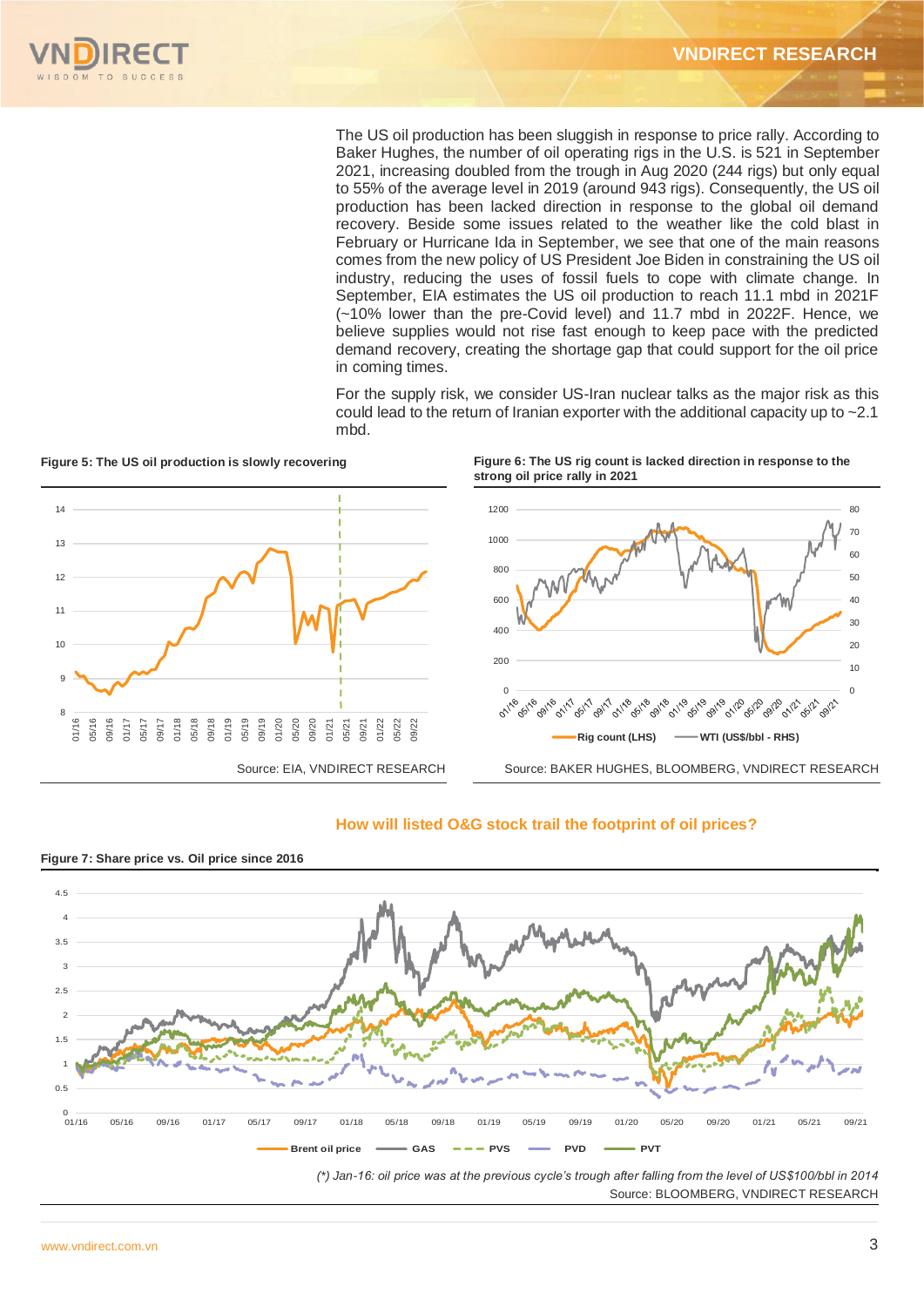Due to the high correlation to Brent oil price, we consider oil price would be still the leading driver for oil & gas stocks in coming times. Despite the difficulties in the O&G industry's activities in 2021 due to the current Covid-19 wave, we believe stronger oil price will not only drive share prices sentiments in short-term, but also improve the industry's fundamental in coming years as it could give more incentives for relevant units to restart the major projects in Vietnam, firstly providing huge opportunities for upstream companies like PVD and PVS. For instants, all PVD's jack-up rigs has signed the contracts in 2H21F, signalling that E&P activities in Vietnam have been heating up thanks to higher oil price. Notably, in Vietnam, the Brent oil price sustaining above US\$60/bbl is the favourable condition for E&P activities to operate effectively.

In our view, the average Brent oil price is expected to be resilient on the price band around US\$70/bbl in FY21-23F, however we still build other scenarios for oil price mainly on the recovery scenarios of the global economy.

#### **Figure 8: Target price sensitivity to the annual average Brent oil price in long-term**

| Oil price<br>(US\$/bbI) | 55     | 60            | 65      | 70      | 75      | 80      | <b>Investment catalysts</b>                                                                                                                                                                                                                                                                                                                                                                                                                                                                                                                                                                                 |
|-------------------------|--------|---------------|---------|---------|---------|---------|-------------------------------------------------------------------------------------------------------------------------------------------------------------------------------------------------------------------------------------------------------------------------------------------------------------------------------------------------------------------------------------------------------------------------------------------------------------------------------------------------------------------------------------------------------------------------------------------------------------|
| <b>GAS</b>              | 88,200 | 95,200        | 103,100 | 108,900 | 115,000 | 120,500 | We are confident about GAS's outlook in coming years, mainly due to:<br>(1) Oil price is expected to be resilience on the new base in FY21-23F,<br>(2) the pressing demand of natural gas amid the growing electricity<br>demand in Vietnam, and (3) GAS now is in the investment phase to set                                                                                                                                                                                                                                                                                                              |
| Potential upside        | $-3%$  | 5%            | 13%     | 20%     | 26%     |         | the stage for the company growth in the long-term, in which LNG-<br>related projects (Thi Vai terminal) and some major E&P projects<br>32% (Block B, Blue Whale) would be the key driver for GAS in long-term.<br>Overall, we forecast GAS's net profit CAGR of 18.3% in FY21-23F.                                                                                                                                                                                                                                                                                                                          |
| <b>PVS</b>              | 19,500 | 24,600        | 27,300  | 30,200  | 32,700  | 35,000  | As the expected higher oil price base could trigger a day rate upward<br>revision along with the contribution of FSO Golden Star, we expect<br>PVS's affiliates to be the main contributors in near-term. Meanwhile,<br>strong oil price would give incentives for field owners as well as the<br>authorities to start the major gas field projects like Block B - O Mon,<br>Blue Whale, benefiting PVS in long-term. For FY21-23F, we forecast<br>PVS's net profit CAGR of 19.7% thanks to the strong oil price rally.                                                                                     |
| Potential upside        | $-29%$ | $-11%$        | $-1%$   | 9%      | 18%     | 27%     |                                                                                                                                                                                                                                                                                                                                                                                                                                                                                                                                                                                                             |
| <b>PVD</b>              | 16,500 | 21,200        | 24,200  | 26,100  | 28,300  | 29,800  | According to figure 7, we see PVD share price has lagged oil price<br>performance as the drilling market is still bleak due to the complicated<br>pandemic. However, we expect that the warming regional drilling<br>market thanks to the strong oil price rally along with the increasing<br>vaccination campaigns could help PVD's jack-up utilisation recover<br>from 2H21F onwards, especially from 2022F when PVD's fleet could<br>operate abroad like 2019. Notably, TAD rig reactivation from 4Q21 in<br>expected after over 4-year cold stacking would open a new stage for<br>PVD in coming years. |
| Potential upside        | $-23%$ | 0%            | 14%     | 23%     | 33%     | 40%     |                                                                                                                                                                                                                                                                                                                                                                                                                                                                                                                                                                                                             |
| <b>PVT</b>              |        | 19,800 21,200 | 22,800  | 24,100  | 25,300  | 26.500  | The strong oil price rally and the expected global oil demand could<br>give the confidence to OPEC+ to increase production, benefiting<br>tanker freight rates. Hence, we expect: (1) PVT could benefit from the<br>transportation demand recovery after the pandemic, and (2) the                                                                                                                                                                                                                                                                                                                          |
| Potential upside        | $-13%$ | $-7%$         | 0%      | 6%      | 11%     |         | company has restarted the ambitious capex plan for the new growth<br>stage. Overall, we forecast PVT's net profit CAGR of 10.2% in FY21-<br>17% 23F, driven by the company fleet expansion plan and the expected<br>improvement in charter rates.                                                                                                                                                                                                                                                                                                                                                           |
|                         |        |               |         |         |         |         | COUTOO: VAINIDECT DECEADCL                                                                                                                                                                                                                                                                                                                                                                                                                                                                                                                                                                                  |

Source: VNDIRECT RESEARCH